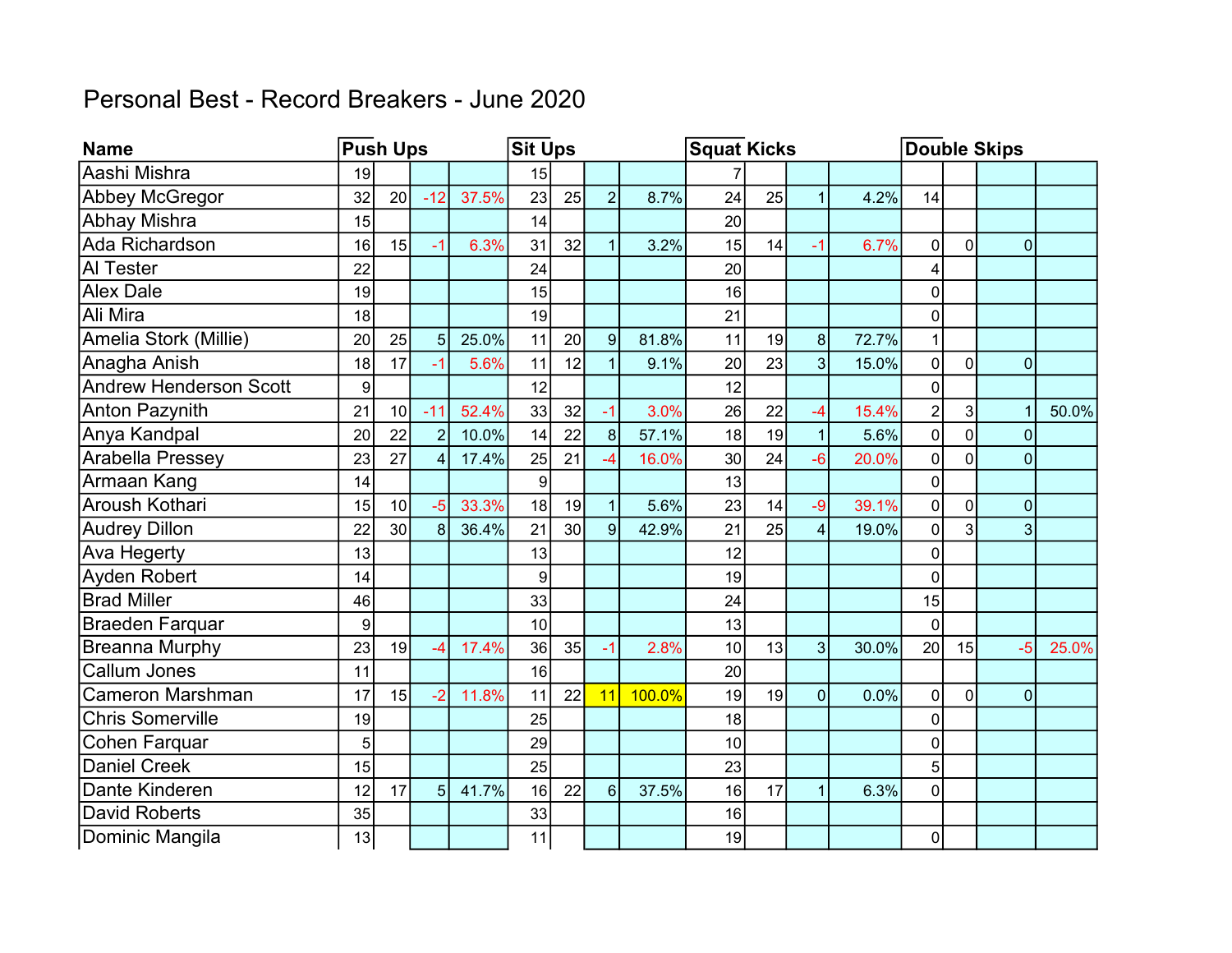| <b>Eamon Jones</b>           | 17 |    |                |       | 9  |    |                |       | $\overline{c}$ |                 |                |       | 0              |                |                |              |
|------------------------------|----|----|----------------|-------|----|----|----------------|-------|----------------|-----------------|----------------|-------|----------------|----------------|----------------|--------------|
| Elaira Vernon                | 12 |    |                |       | 12 |    |                |       | 15             |                 |                |       | 0              |                |                |              |
| Elizabeth Walker-Zeller      | 14 |    |                |       | 6  |    |                |       | $\mathbf 0$    |                 |                |       | 0              |                |                |              |
| <b>Ethan Mayne</b>           | 17 |    |                |       | 22 |    |                |       | 20             |                 |                |       | $\Omega$       |                |                |              |
| <b>Ethan Robert</b>          | 14 |    |                |       | 15 |    |                |       | 25             |                 |                |       | 0              |                |                |              |
| Evan Dunham                  | 10 |    |                |       | 12 |    |                |       | 16             |                 |                |       | 0              |                |                |              |
| <b>Faye Grimes</b>           | 20 |    |                |       | 16 |    |                |       | 18             |                 |                |       | 0              |                |                |              |
| <b>Greg Robert</b>           | 19 | 30 | 11             | 57.9% | 16 | 24 | 8 <sup>1</sup> | 50.0% | 16             | 22              | $6\phantom{1}$ | 37.5% | 9              | 4              | $-5$           | 55.6%        |
| <b>Hayden Pearson</b>        | 14 |    |                |       | 11 |    |                |       | 16             |                 |                |       | $\Omega$       |                |                |              |
| <b>Ikshan Gupta</b>          | 25 |    |                |       | 26 |    |                |       | 22             |                 |                |       | 0              | 5              | 5              |              |
| Izahlea Te Awe Awe           | 13 |    |                |       | 29 |    |                |       | 19             |                 |                |       | 9              |                |                |              |
| <b>Jack Tobe</b>             | 33 | 37 | $\overline{4}$ | 12.1% | 38 | 37 | $-1$           | 2.6%  | 22             | 24              | $\overline{2}$ | 9.1%  | 32             | 12             | $-20$          | 62.5%        |
| <b>Jackson Belle</b>         | 20 | 11 | $-9$           | 45.0% | 13 | 14 | $\overline{1}$ | 7.7%  | 17             | 20              | 3              | 17.6% | $\mathbf 0$    | $\Omega$       | $\overline{0}$ |              |
| <b>Jackson Miller</b>        | 19 |    |                |       | 5  |    |                |       | 11             |                 |                |       | 0              |                |                |              |
| <b>Jade Toohey</b>           | 23 | 14 | $-9$           | 39.1% | 23 | 26 | 3              | 13.0% | 21             | 22              | $\mathbf{1}$   | 4.8%  | $\mathbf 0$    | $\Omega$       | $\overline{0}$ |              |
| <b>James Henderson-Scott</b> | 20 | 14 | $-6$           | 30.0% | 27 | 26 |                | 3.7%  | 15             | 15              | $\overline{0}$ | 0.0%  | $\Omega$       |                |                |              |
| <b>Janine Perra</b>          | 14 |    |                |       | 17 |    |                |       | 15             |                 |                |       | $\mathbf{0}$   |                |                |              |
| Jasmine Montecarlo           | 9  |    |                |       | 10 |    |                |       | 13             |                 |                |       |                |                |                |              |
| Jayden Mascarenhas           | 22 |    |                |       | 23 |    |                |       | 21             |                 |                |       |                |                |                |              |
| Jayden Young                 | 23 |    |                |       | 27 |    |                |       | 23             |                 |                |       |                |                |                |              |
| <b>Jenny Beck</b>            | 10 |    |                |       | 9  |    |                |       | 17             |                 |                |       | $\mathbf 0$    |                |                |              |
| <b>Jess Erbacher</b>         | 14 |    |                |       | 20 |    |                |       | 18             |                 |                |       |                |                |                |              |
| <b>Jing Haub</b>             | 17 | 21 | $\overline{4}$ | 23.5% | 15 | 29 | 14             | 93.3% | 20             | 26              | $6\phantom{1}$ | 30.0% | 4              | 8              |                | 4 100.0%     |
| <b>Kanak Relekar</b>         | 20 | 19 | $-1$           | 5.0%  | 23 | 29 | $6\phantom{1}$ | 26.1% | $\mathbf 0$    | 20 <sup>2</sup> | 20             |       | 5.5            | 11             |                | $6 100.0\% $ |
| <b>Katrina Jones</b>         | 17 |    |                |       | 19 |    |                |       | 20             |                 |                |       | $\mathbf{0}$   |                |                |              |
| <b>Lachlan Viertel</b>       | 14 | 15 | 1              | 7.1%  | 9  | 8  | $-1$           | 11.1% | 24             | 25              | $\mathbf{1}$   | 4.2%  | 0              | $\Omega$       | $\mathbf 0$    |              |
| <b>Lainie Usher</b>          | 27 |    |                |       | 22 |    |                |       | 20             |                 |                |       |                |                |                |              |
| Laura Maddock                | 24 | 17 | $-7$           | 29.2% | 15 | 16 | 1              | 6.7%  | 23             | 23              | $\mathbf 0$    | 0.0%  | 1              | 1              | $\overline{0}$ | 0.0%         |
| <b>Laura Walters</b>         | 22 |    |                |       | 32 |    |                |       | 24             |                 |                |       |                |                |                |              |
| Lauranna Castle              | 19 |    |                |       | 25 |    |                |       | 11             |                 |                |       | $\mathbf 0$    |                |                |              |
| Leeloo Hart                  | 23 | 25 | $\overline{2}$ | 8.7%  | 19 | 25 | 6 <sup>1</sup> | 31.6% | 23             | 30 <sub>0</sub> | $\overline{7}$ | 30.4% | $\mathbf 0$    |                |                |              |
| Lucas Cristaldi              | 22 | 13 | $-9$           | 40.9% | 28 | 14 | $-14$          | 50.0% | 23             | 21              | $-2$           | 8.7%  | 0              | 0              | $\pmb{0}$      |              |
| Lucas Puanaki                | 20 | 21 | 1              | 5.0%  | 16 | 21 | 5 <sup>1</sup> | 31.3% | 11             | 21              | 10             | 90.9% | $\overline{0}$ | $\overline{0}$ | $\mathbf 0$    |              |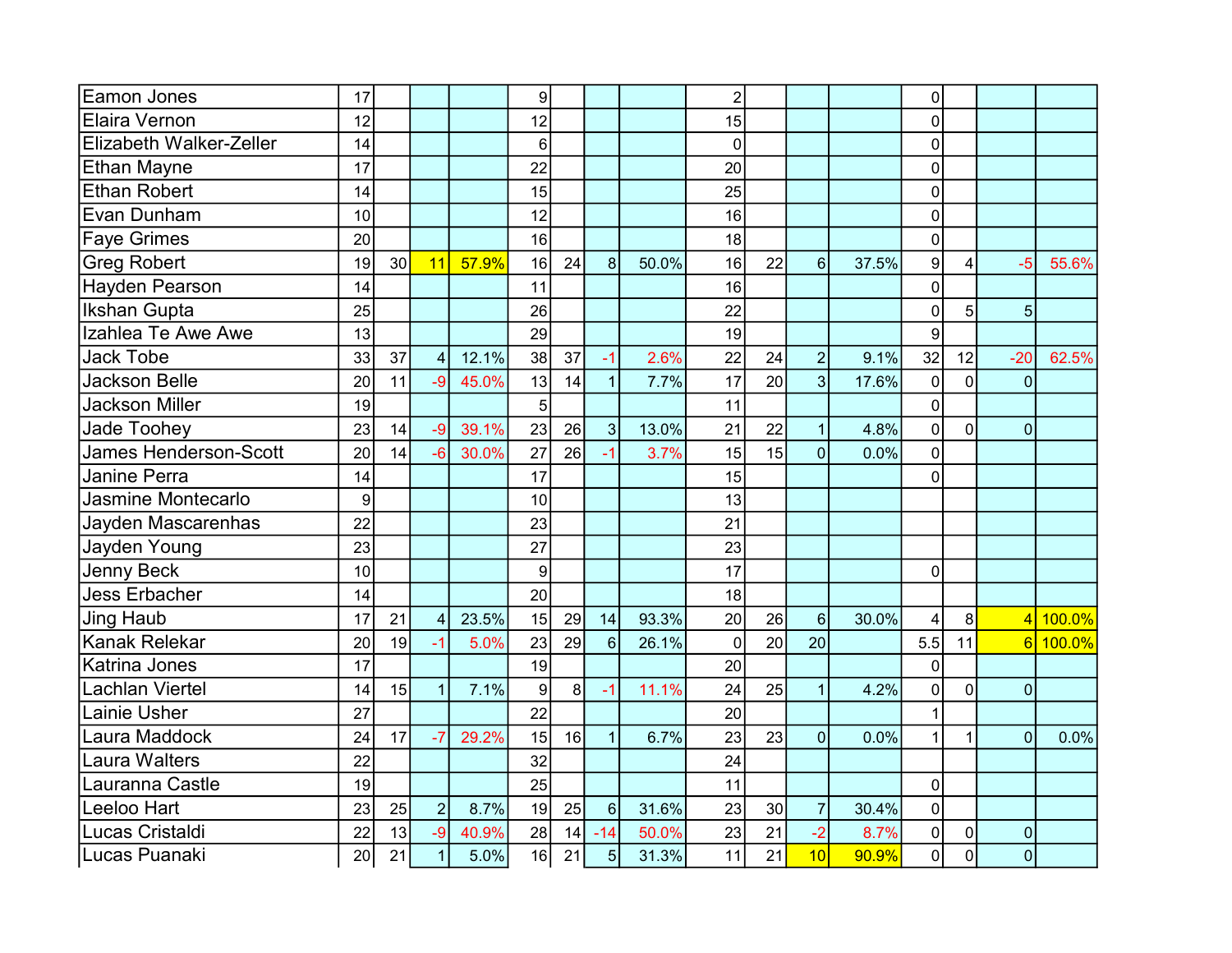| Lucas Tainui             | 14             |    |                |       | 14 |    |                |        | 15 |    |                |       | 0                |                |                |       |
|--------------------------|----------------|----|----------------|-------|----|----|----------------|--------|----|----|----------------|-------|------------------|----------------|----------------|-------|
| <b>Marco Orcullo</b>     | 21             |    |                |       | 22 |    |                |        | 24 |    |                |       | 0                |                |                |       |
| Marianne Orcullo         | 13             | 14 | $\overline{1}$ | 7.7%  | 8  | 9  | $\overline{1}$ | 12.5%  | 19 | 17 | $-2$           | 10.5% | 0                |                |                |       |
| Martina Mooyman          | 17             |    |                |       | 16 |    |                |        | 20 |    |                |       |                  |                |                |       |
| <b>Max Stainton</b>      | 11             |    |                |       | 14 |    |                |        | 19 |    |                |       | 0                |                |                |       |
| <b>Melanie Affleck</b>   | 26             |    |                |       | 31 |    |                |        | 25 |    |                |       |                  |                |                |       |
| <b>Michael Storck</b>    | 17             |    |                |       | 19 |    |                |        | 17 |    |                |       | 12               |                |                |       |
| Michaela Henderson-Scott | 20             | 27 | $\overline{7}$ | 35.0% | 13 | 19 | 6 <sup>1</sup> | 46.2%  | 15 | 17 | $\overline{2}$ | 13.3% | $\mathbf 0$      | $\mathbf 0$    | $\overline{0}$ |       |
| <b>Miguel Boura</b>      | 24             | 22 | $-2$           | 8.3%  | 29 | 36 | $\overline{7}$ | 24.1%  | 17 | 21 | $\overline{4}$ | 23.5% | 21               | 23             | $\overline{2}$ | 9.5%  |
| Mila Jovanovic           | 10             |    |                |       | 17 |    |                |        | 21 |    |                |       | 0                |                |                |       |
| <b>Mila Saunders</b>     | 17             | 16 | $-1$           | 5.9%  | 14 | 13 | $-1$           | 7.1%   | 16 | 19 | 3              | 18.8% | 0                | $\overline{0}$ | $\mathbf 0$    |       |
| Minuli                   | 18             |    |                |       | 24 |    |                |        | 21 |    |                |       |                  |                |                |       |
| Molly Mooyman            | 16             |    |                |       | 16 |    |                |        | 17 |    |                |       | 5                |                |                |       |
| Nate Mooyman             | 16             |    |                |       | 17 |    |                |        | 20 |    |                |       | $\overline{2}$   |                |                |       |
| <b>Niall Charles</b>     | 32             | 29 | $-3$           | 9.4%  | 33 | 35 | $\overline{2}$ | 6.1%   | 24 | 22 | $-2$           | 8.3%  | 12               | 16             | 4              | 33.3% |
| <b>Nicholas Perry</b>    | 14             |    |                |       | 17 |    |                |        | 18 |    |                |       | $\Omega$         |                |                |       |
| <b>Oscar Darling</b>     | 26             |    |                |       | 28 |    |                |        | 22 |    |                |       | 5                |                |                |       |
| Paige Mein               | 10             | 12 | $\overline{2}$ | 20.0% | 12 | 13 | $\mathbf{1}$   | 8.3%   | 19 | 26 | $\overline{7}$ | 36.8% | 0                | $\mathbf 0$    | $\mathbf 0$    |       |
| Paul Jones               | 24             | 23 | $-1$           | 4.2%  | 23 | 22 | $-1$           | 4.3%   | 23 | 23 | $\overline{0}$ | 0.0%  | 0                | 4              | 4              |       |
| Payton Woodthorpe        | 13             |    |                |       | 6  |    |                |        | 18 |    |                |       | 0                |                |                |       |
| Pedro Carreto            | 16             | 16 | 0              | 0.0%  | 21 | 20 | $-1$           | 4.8%   | 21 | 22 | $\overline{1}$ | 4.8%  | 0                | $6\phantom{1}$ | 6              |       |
| <b>Peter Mein</b>        | 19             |    |                |       | 21 |    |                |        | 18 |    |                |       | 0                |                |                |       |
| <b>Phoenix Usher</b>     | 8              |    |                |       | 12 |    |                |        | 18 |    |                |       |                  |                |                |       |
| Prisca Rufus- Ashiedn    | $\overline{7}$ |    |                |       | 18 |    |                |        | 15 |    |                |       |                  |                |                |       |
| Raj Fernando             | 32             |    |                |       | 31 |    |                |        | 25 |    |                |       |                  |                |                |       |
| <b>Raymond Brecknell</b> | 17             |    |                |       | 22 |    |                |        | 20 |    |                |       |                  |                |                |       |
| Rebecca Gallagher        | 19             |    |                |       | 23 |    |                |        | 19 |    |                |       | $\boldsymbol{2}$ |                |                |       |
| <b>Renee Hall</b>        | 13             | 14 | $\overline{1}$ | 7.7%  | 22 | 20 | $-2$           | 9.1%   | 20 | 18 | $-2$           | 10.0% | 0                | $\mathbf 0$    | $\mathbf 0$    |       |
| <b>Reuben Tester</b>     | 15             |    |                |       | 10 |    |                |        | 12 |    |                |       | 0                |                |                |       |
| <b>Reyansh Nawab</b>     | 21             |    |                |       | 22 |    |                |        | 21 |    |                |       | 0                |                |                |       |
| <b>Riley Hosking</b>     | 20             |    |                |       | 29 |    |                |        | 17 |    |                |       |                  |                |                |       |
| Robert Le Page           | 23             |    |                |       | 14 |    |                |        | 22 |    |                |       | 0                |                |                |       |
| <b>Rohnan Blackwell</b>  | 14             | 14 | $\overline{0}$ | 0.0%  | 13 | 26 | 13             | 100.0% | 19 | 28 | 9              | 47.4% | $\mathbf 0$      | $\mathbf 0$    | $\mathbf 0$    |       |